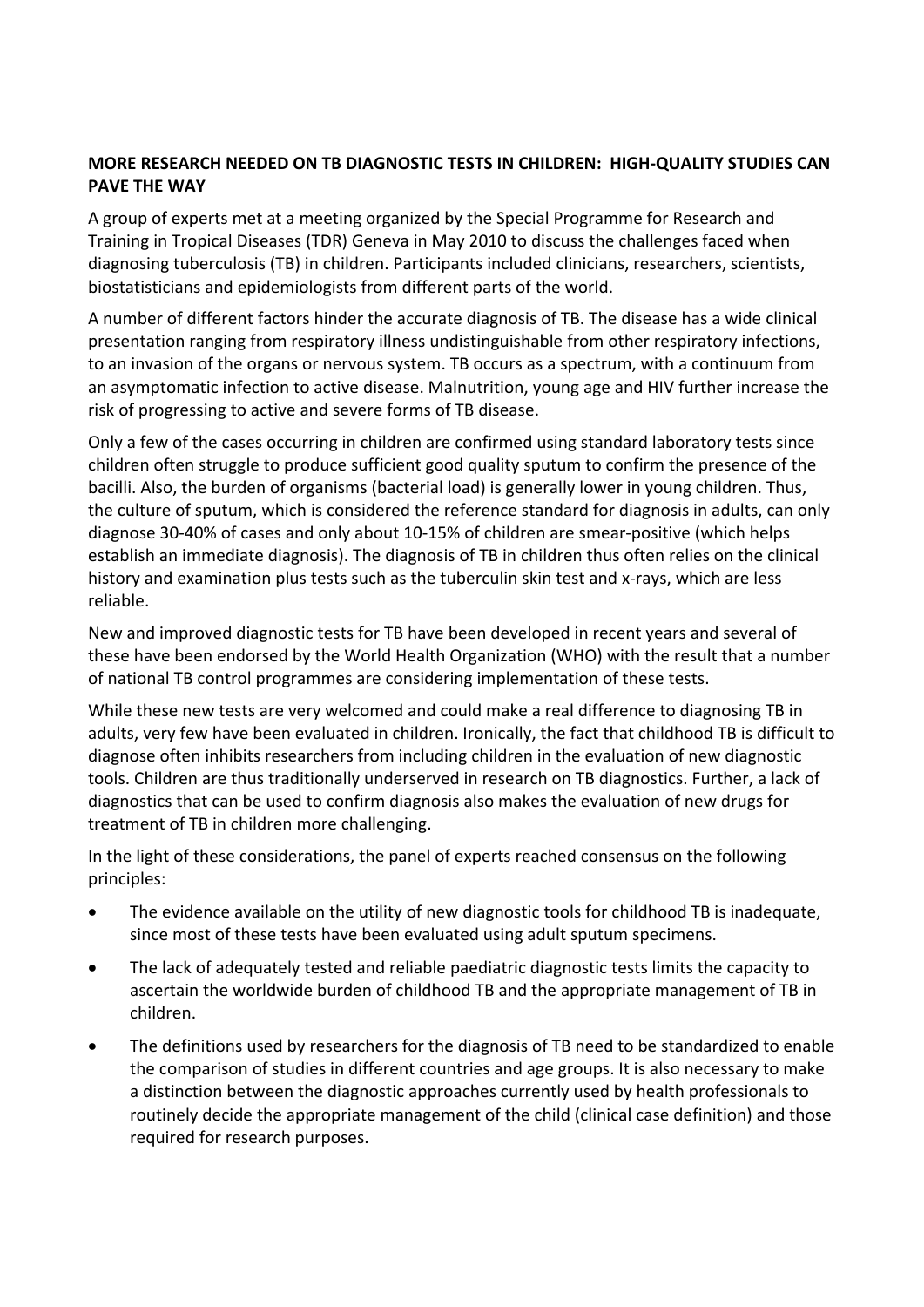- Bacteriological confirmation by culture should be required as a reference standard for research purposes in children, especially for early evaluation of new diagnostics. This may imply that only a small proportion of cases are confirmed with this method.
- For subsequent larger studies (i.e. clinical validation and demonstration studies), a composite reference standard could be developed by using clear disease definitions and a combination of laboratory tests. This approach could be used to make up for the poor sensitivity of culture in children, but would need to be carefully evaluated.
- Current research on childhood TB diagnostics is characterized by a lack of standardization of study designs, entry points to the studies and case definitions, clinical measurements, and standard operating procedures for collection, processing and storage of samples. This makes the interpretation of currently available information very difficult.
- Standard operating procedures should be used for all aspects of study implementation, including sample collection and processing, laboratory procedures, clinical evaluation, chest radiograph reading and reporting.
- Studies evaluating new TB diagnostics need to consider the wide range of clinical presentations of the disease, specify the characteristics of the participants and the treatment outcome. In order to be representative, such studies should also include children from all ages, including young infants and older children. Adult TB diagnostic studies should be encouraged to include children older than 10 years of age, who can be encouraged to provide good quality sputum specimens
- There is an urgent need for the development and evaluation of diagnostic tests for TB in children. High‐ quality paediatric TB diagnostic studies using standard approaches could improve access to appropriate funding streams. Such studies may lead to the more representative inclusion of children in diagnostic studies for TB.
- Evidence generated by high‐quality TB diagnostic studies in children may mean that in future, children may also have better access to research on treatment and prevention studies.

The following specific recommendations were made at the meeting:

- Diagnostic TB studies in children should adhere to the Standards for the Reporting of Diagnostic Accuracy Studies (STARD) and other guidelines for reporting.
- A public‐domain standard operating procedure inventory for the evaluation of TB diagnostics in children should be developed.
- New diagnostic tests in early phase studies should use culture for their validation.
- Standardized research case definitions should be developed to enable subsequent evaluation of the clinical validity (reliability) and utility (use) of new TB diagnostic tests in children
- Standard protocols for evaluating TB diagnostic tests in children should be developed. These protocols should include the key methodological aspects around which consensus was achieved
- The expert group should disseminate their findings through formal publication of consensus statement and methodological aspects emanating from this meeting and ongoing consultation.

In summary, there is a clear need for high quality research studies on new diagnostics for childhood TB using standard approaches and reference standards. Both existing and new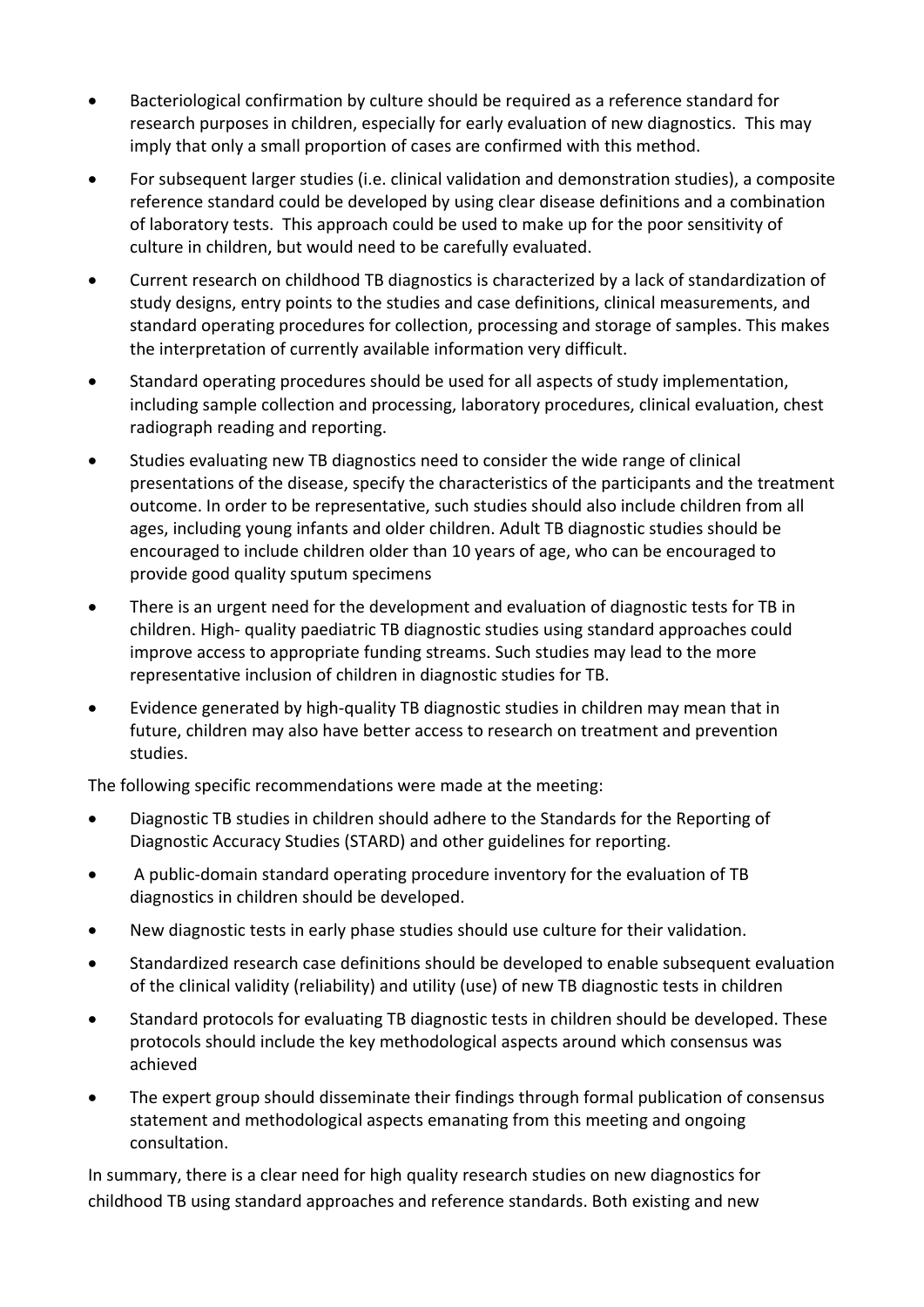diagnostics tests for TB need to be assessed in children, one of the most vulnerable populations. The unique aspects of childhood TB need to be taken into account at every stage from the development of the diagnostic tools through their testing in the field.

For more details contact Luis Cuevas: cuevasl@who.int

List of participants

#### **Dr Richard M. Anthony**

KIT Biomedical Research

Royal Tropical Institute Meibergdreef 39 1105 AZ Amsterdam The Netherlands

#### **Professor Patrick MM Bossuyt**

Department of Clinical Epidemiology, Biostatistics and Bioinformatics Academic Medical Centre University of Amsterdam Amsterdam 1100 DE The Netherlands

## **Dr Martina Casenghi**

Campaign for Access to Essential Medicines Médecins Sans Frontières Rue de Lausanne 78 1211 Geneva 21 Switzerland

## **Dr Anne Detjen**

Technical consultant International Union Against Tuberculosis and Lung Disease 61 Broadway, Suite 1720 New York ‐ NY 1006 ‐ USA

#### **Assoc. Professor Stephen Graham**

Centre for International Child Health University of Melbourne Department of Paediatrics, Royal Children's Hospital Flemington Rd, Parkville. 3052 Melbourne Australia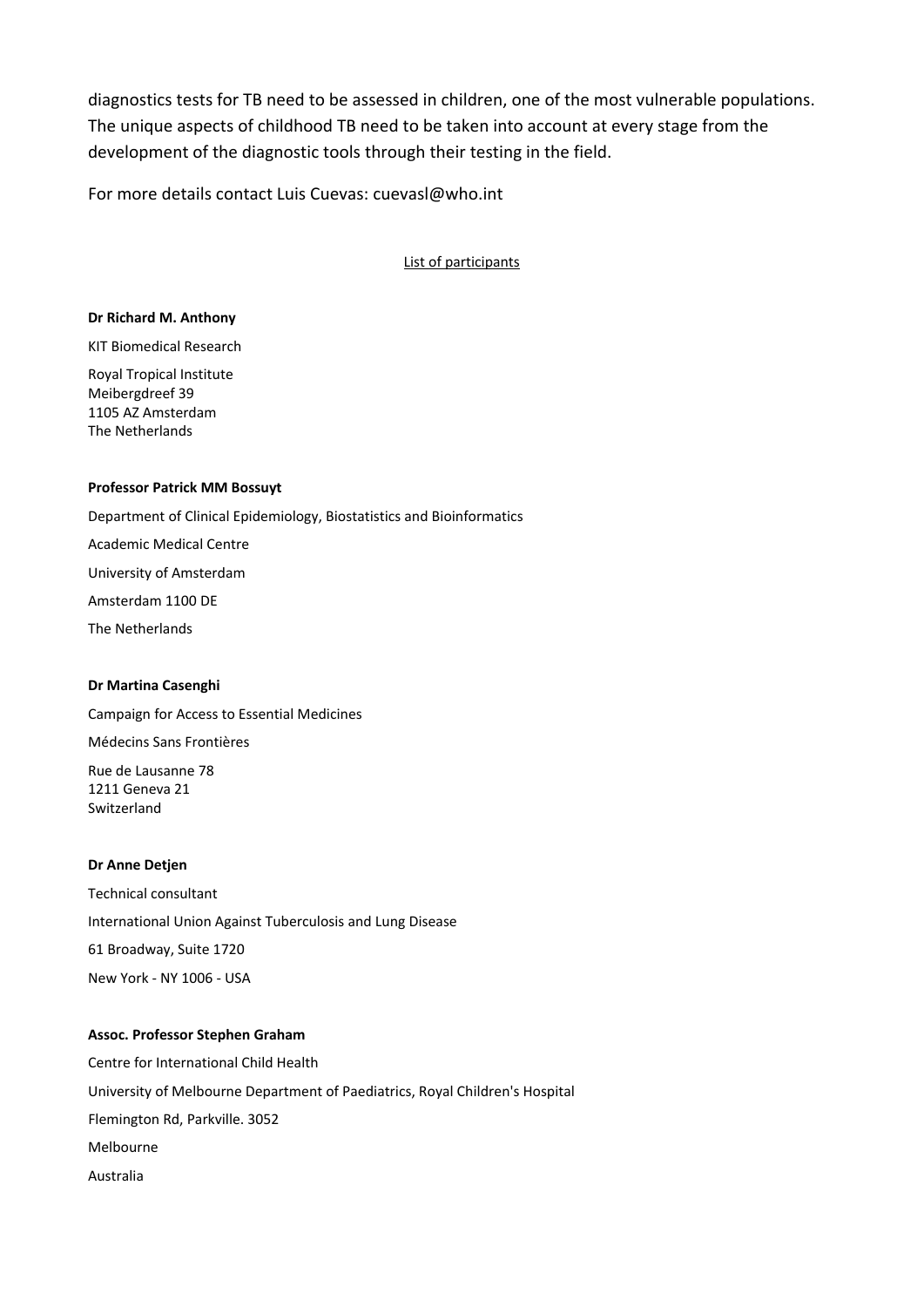International Union Against Tuberculosis and Lung Disease 68 Bvd St Michel, Paris France

#### **Professor Anneke Hesseling**

Paediatric TB Research Program Desmond Tutu TB Centre Department of Paediatrics and Child Health Faculty of Health Sciences Stellenbosch University Tygerberg South Africa

#### **Dr Emma Huitric**

European Centre for Disease Prevention and Control (ECDC) Scientific Advice Unit 17183 Stockholm Sweden

#### **Professor Sushil Kumar Kabra**

Paediatric Pulmonology Division Department of Paediatrics All India Institute of Medical Sciences Ansari, Nagar New Delhi 110029 India

#### **Dr Mamodikoe Makhene**

Respiratory Diseases Branch Division of Microbiology and Infectious Diseases National Institute of Allergy and Infectious Diseases National Institutes of Health 6610 Rockledge Dr Room 3304, MSC 6604 Bethesda MD 20892 USA

**Professor Ben Marais** Department of Paediatrics and Child Health Faculty of Health Sciences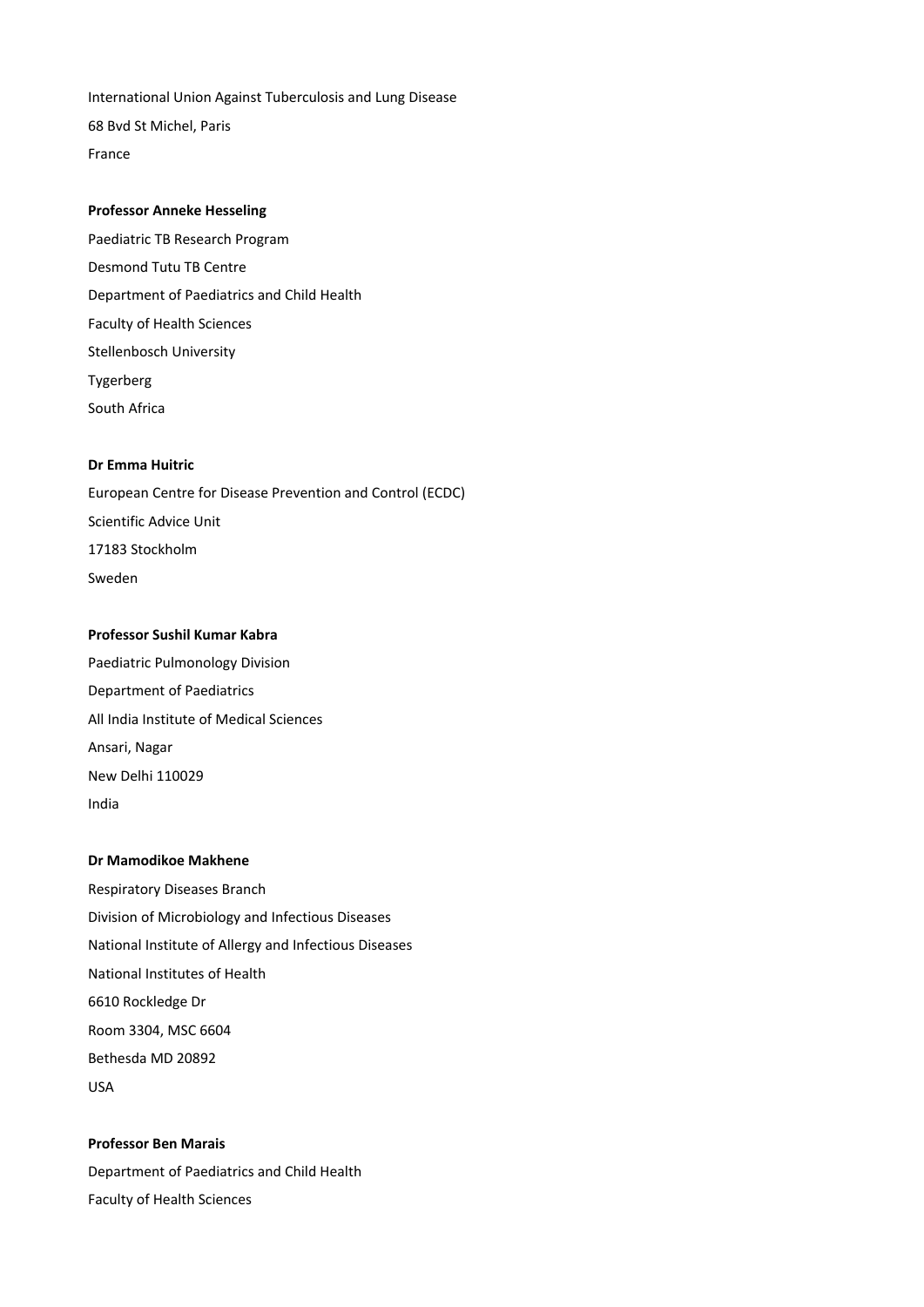Stellenbosch University PO Box 19063 Tygerberg 7505 South Africa

#### **Dr Joris Menten**

Clinical Trials Unit Department of Public Health Institute of Tropical Medicine Nationalestraat 155 2000 Antwerp Belgium

## **Dr Adaora Adeline Okechukwu**

Department of Paediatrics

University of Abuja Teaching Hospital

Gwagwalada

PMB 228 Federal Capital Territory

Abuja

Nigeria

#### **Dr C.N. Paramasivan**

Foundation for Innovative New Diagnostics (FIND) Avenue de Budé 16 CH‐1202 Geneva

## **Professor Jeffrey R. Starke**

Texas Children's Hospital MC 3‐2371 1102 Bates Street, Suite 1150 Houston TX 77030 USA

## **Professor Patrick van der Stuyft**

Department of Public Health Unit of Epidemiology & Disease Control Institute of Tropical Medicine Nationalestraat 155